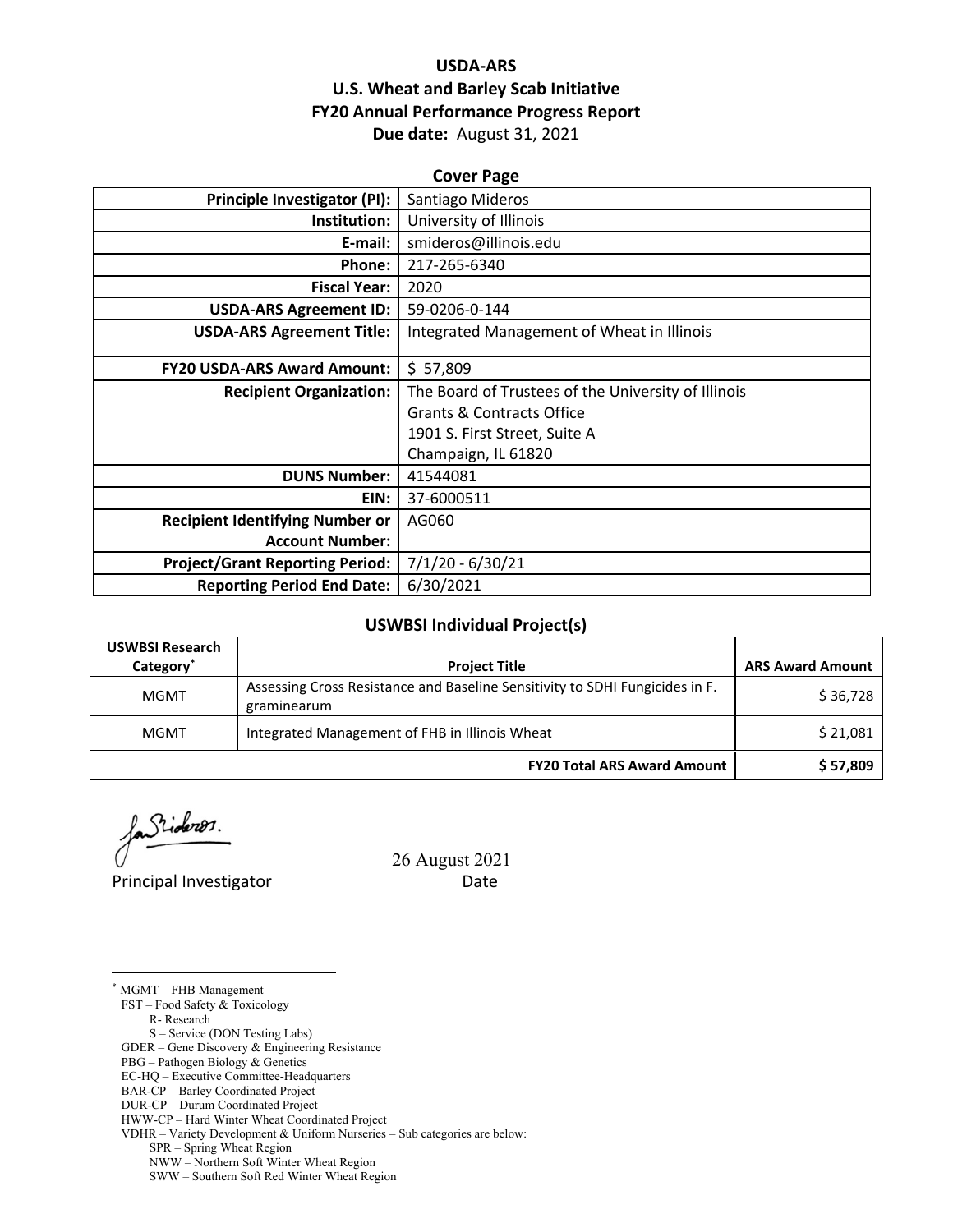# **Project 1:** *Assessing Cross Resistance and Baseline Sensitivity to SDHI Fungicides in F. graminearum*

## **1. What are the major goals and objectives of the research project?**

Generate baseline sensitivities for adepidyn and select second‐generation fungicide active ingredients in *F. graminearum* populations across wheat and barley production regions in the US.

**2. What was accomplished under these goals or objectives?** *(For each major goal/objective, address these three items below.)*

### **a) What were the major activities?**

- A population of 498 isolates of *Fusarium graminearum* was collected from multiple sources. Some isolates were de‐novo isolations from infected wheat or barley samples collected in Illinois or provided by collaborators. From these samples multiple isolates were collected. Other isolates were voucher specimens from collaborators. All the isolates were desiccated and frozen for long term storage.
- Poison plate assays were conducted for a subset the population. Preliminary LD50 for these isolates were calculated.
- As agreed with the USWBSI the project PI was transferred to Dr. Alyssa Koehler (University of Delaware). The desiccated isolates were shipped to Delaware and the LD50 data were sent by email.

# **b) What were the significant results?**

Close to 500 isolates were obtained. Preliminary LD50 data was generated for a possible baseline sensitivity of *F. graminearum* to adepidyn. Further data needs to be collected to confirm results and finalize the analysis.

### **c) List key outcomes or other achievements.**

- A large population of *F. graminearum* strains was collected and prepared for long term storage. The population was transferred to the University of Delaware.
- Preliminary LD50 data was collected. The data was sent to the University of Delaware.
- Due to problems with personnel exacerbated by change of PI (due to the departure of Dr. Kleckzewski from the University of Illinois) and the covid‐19 pandemic it was agreed with USWBSI to transfer the project entitled "*Cross Resistance and Baseline Sensitivity to SDHI Fungicides in F. graminearum"* to the University of Delaware.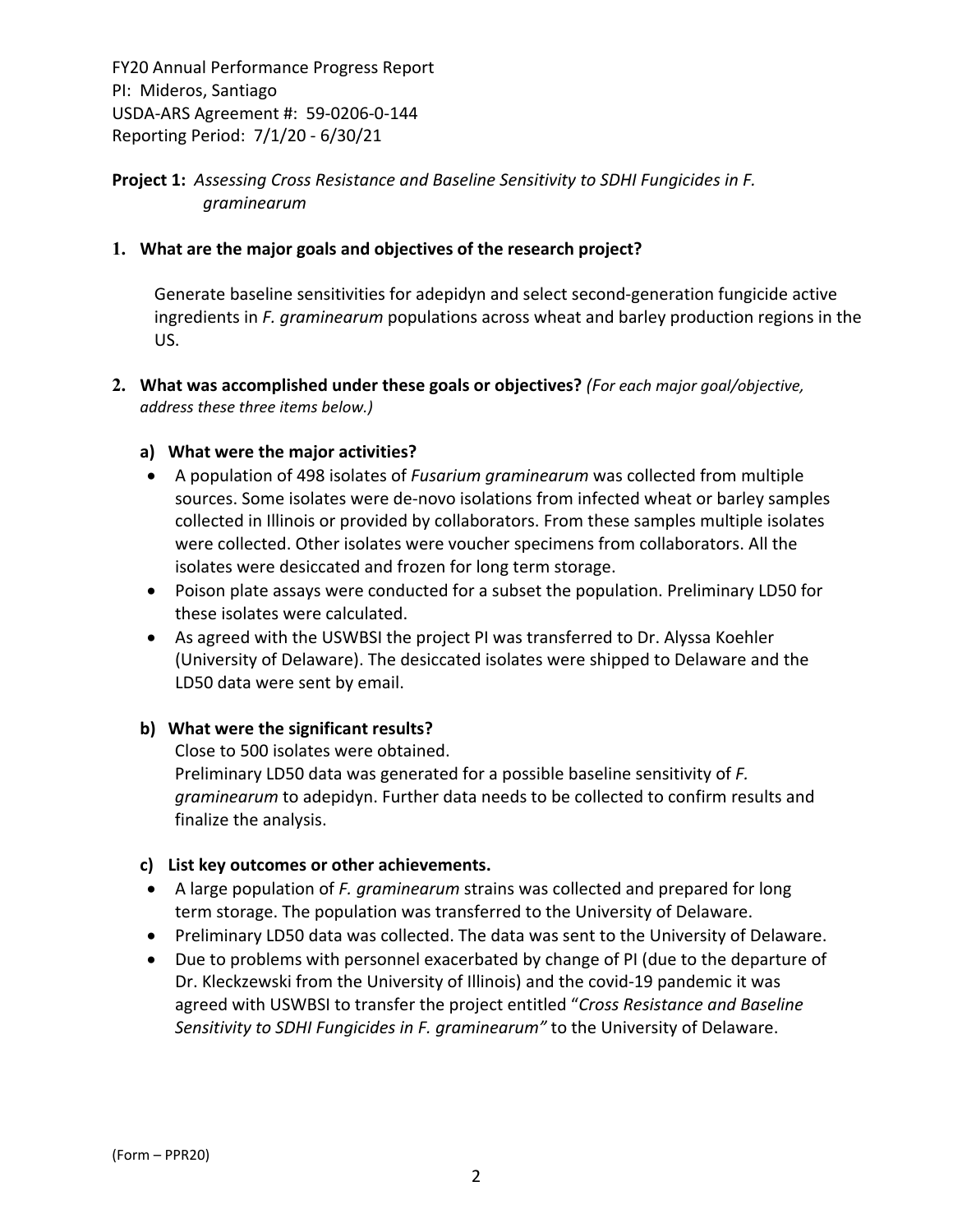# **3. Was this research impacted by the COVID‐19 pandemic (i.e. university shutdowns and/or restrictions, reduced or lack of support personnel, etc.)? If yes, please explain how this research was impacted or is continuing to be impacted.**

Covid mitigation measures added a layer of complexity for conducting laboratory work which impacted progress and communication for the personnel involved in this project.

## **4. What opportunities for training and professional development has the project provided?**

An undergraduate student was trained on sterile technique, isolations, media preparation, conducting poison plate assays.

### **5. How have the results been disseminated to communities of interest?**

Results have not been disseminated for this project.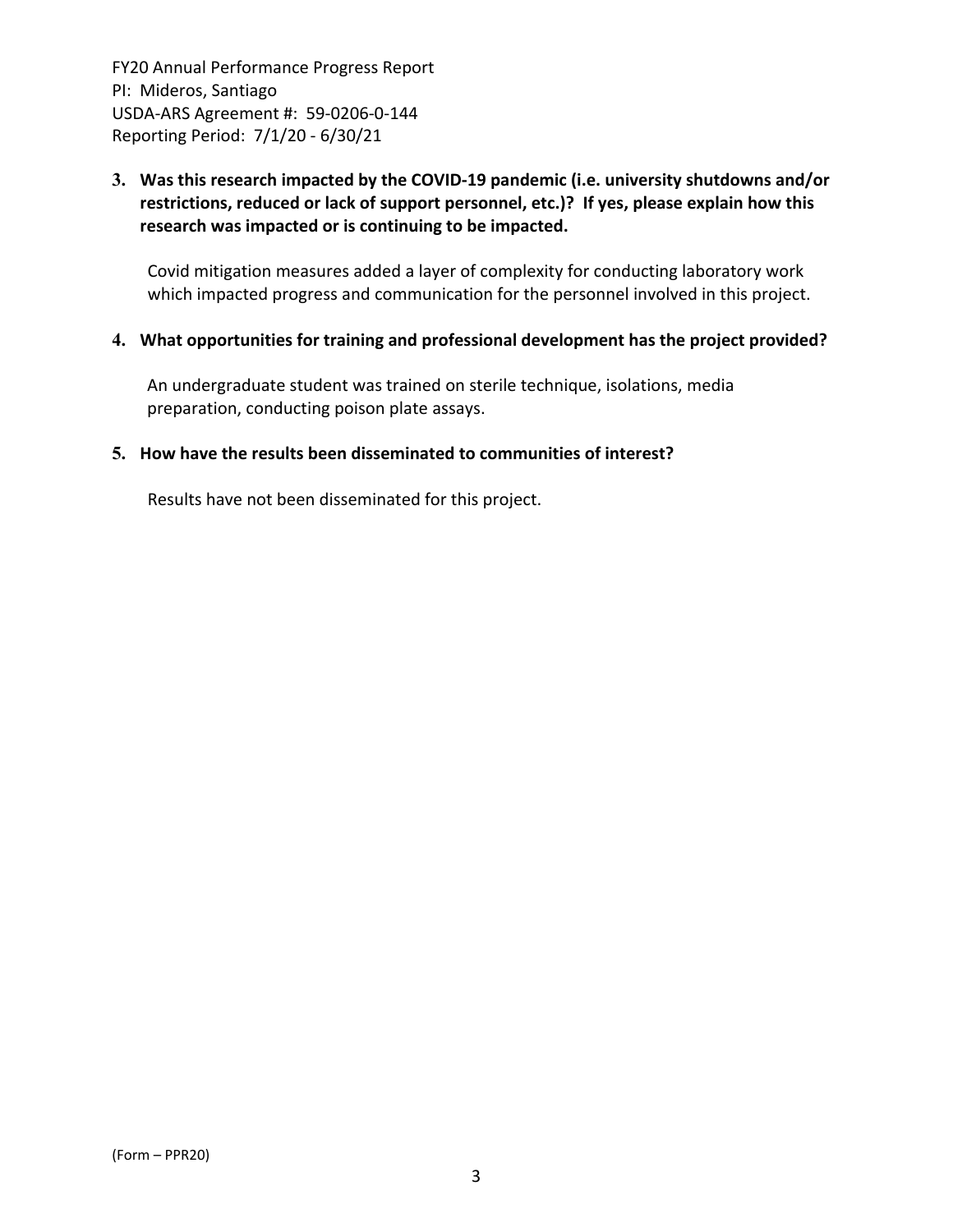**Project 2:** *Integrated Management of FHB in Illinois Wheat*

## **1. What are the major goals and objectives of the research project?**

Assess the utility of Miravis Ace® compared to Caramba®, Prosaro®, and Proline® and develop a better sense of the application window for this new fungicide.

**2. What was accomplished under these goals or objectives?** *(For each major goal/objective, address these three items below.)*

## **a) What were the major activities?**

In October of 2020, a field trial was conducted in Urbana, Illinois. The trial was established with two winter wheat varieties and inoculated in April of 2021. Trials were sprayed with Miravis Ace at three development points (10.5.1, 10.3, 10.5.1), Prosaro, BAS8400F, and two controls. Harvest occurred in June of 2021.

## **b) What were the significant results?**

Incidence and disease severity were evaluated once in Urbana. At harvest, percent moisture, test weight, and yield were recorded. FDK was obtained from harvested samples.

### **c) List key outcomes or other achievements.**

Field trials successfully conducted in 2021. Data was collected, aggregated, and will be sent to collaborators for analysis and publication.

# **3. Was this research impacted by the COVID‐19 pandemic (i.e. university shutdowns and/or restrictions, reduced or lack of support personnel, etc.)? If yes, please explain how this research was impacted or is continuing to be impacted.**

The impact of the covid‐19 pandemic on this project is unclear.

# **4. What opportunities for training and professional development has the project provided?**

Three undergraduate students were trained and participated on seed preparation, field preparation (e.g. staking), planting, fungicide application, ratings for disease, FDK ratings, and sample preparation for DON analysis.

# **5. How have the results been disseminated to communities of interest?**

Results from this project have not been disseminated to communities of interest yet.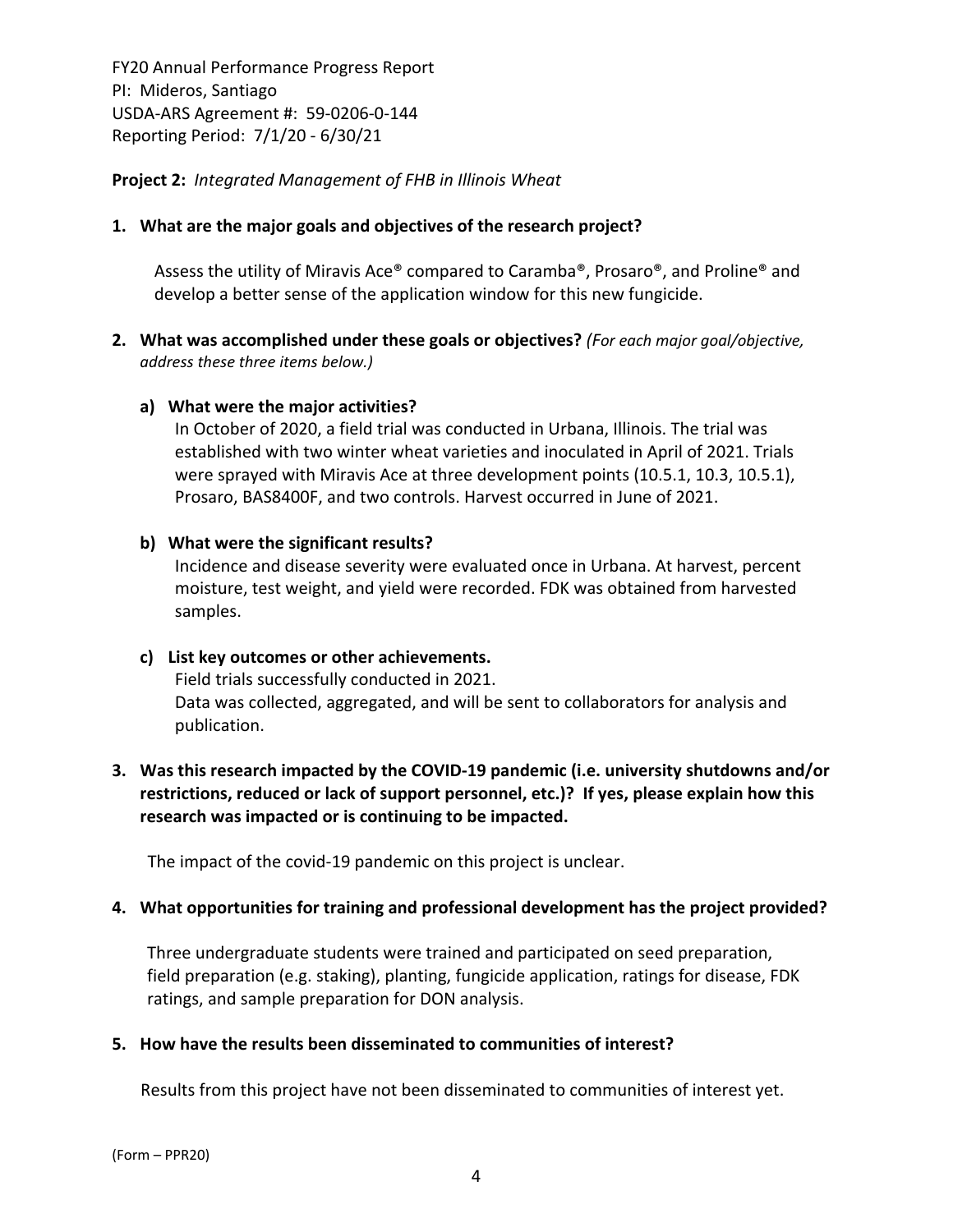# **Training of Next Generation Scientists**

**Instructions:** Please answer the following questions as it pertains to the FY20 award period  $(7/1/20 - 6/30/21)$ . The term "support" below includes any level of benefit to the student, ranging from full stipend plus tuition to the situation where the student's stipend was paid from other funds, but who learned how to rate scab in a misted nursery paid for by the USWBSI, and anything in between.

**1. Did any graduate students in your research program supported by funding from your USWBSI grant earn their MS degree during the FY19 award period?**  $\Box$ Yes  $\boxtimes$ No  $\Box$  Not Applicable

**If yes, how many?** Click to enter number here.

**2. Did any graduate students in your research program supported by funding from your USWBSI grant earn their Ph.D. degree during the FY19 award period?**

 $\Box$ Yes  $\boxtimes$ No  $\Box$  Not Applicable

**If yes, how many?** Click to enter number here.

**3. Have any post docs who worked for you during the FY19 award period and were supported by funding from your USWBSI grant taken faculty positions with universities?**  $\Box$ Yes  $\boxtimes$ No  $\Box$  Not Applicable

**If yes, how many?** Click to enter number here.

**4. Have any post docs who worked for you during the FY19 award period and were supported by funding from your USWBSI grant gone on to take positions with private ag‐ related companies or federal agencies?**

 $\square$ Yes  $\square$ No  $\square$  Not Applicable

**If yes, how many?** Click to enter number here.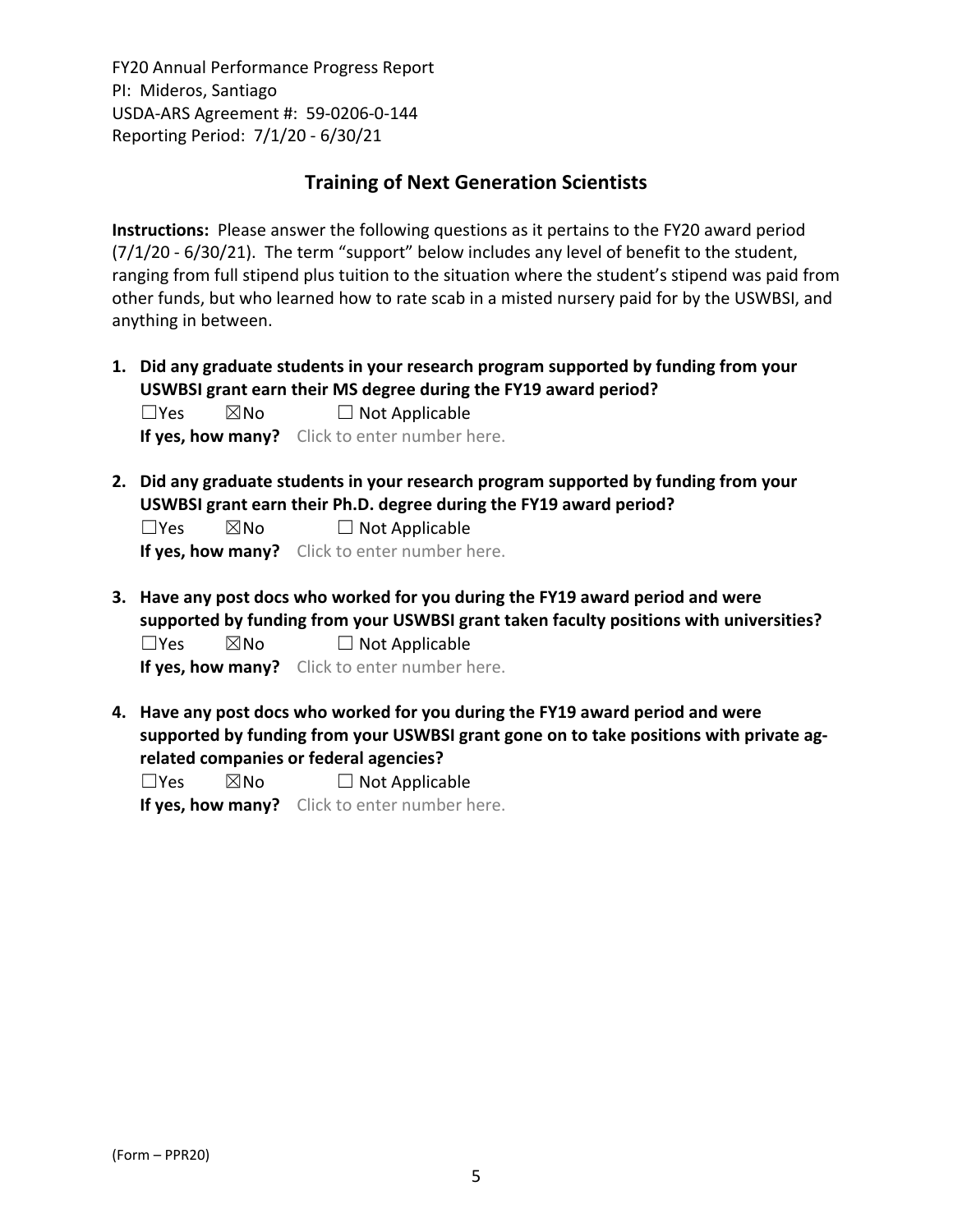# **Release of Germplasm/Cultivars**

**Instructions:** In the table below, list all germplasm and/or cultivars released with full or partial support through the USWBSI during the FY20 award period (7/1/20 - 6/30/21). All columns must be completed for each listed germplasm/cultivar. Use the key below the table for Grain Class abbreviations. 

| <b>Name of Germplasm/Cultivar</b> | <b>Grain Class</b>    | <b>FHB Resistance</b>                                  | <b>FHB</b><br>Rating<br>$(0-9)$ | Year<br><b>Released</b> |
|-----------------------------------|-----------------------|--------------------------------------------------------|---------------------------------|-------------------------|
| Not applicable to this project.   | Select Grain<br>Class | Select what represents<br>your most resistant<br>check | Enter as<br>text 0-9<br>rating  | Select Year             |
| Click here to enter text.         | Select Grain<br>Class | Select what represents<br>your most resistant<br>check | Enter as<br>text 0-9<br>rating  | Select Year             |
| Click here to enter text.         | Select Grain<br>Class | Select what represents<br>your most resistant<br>check | Enter as<br>text 0-9<br>rating  | Select Year             |
| Click here to enter text.         | Select Grain<br>Class | Select what represents<br>your most resistant<br>check | Enter as<br>text 0-9<br>rating  | Select Year             |
| Click here to enter text.         | Select Grain<br>Class | Select what represents<br>your most resistant<br>check | Enter as<br>text 0-9<br>rating  | Select Year             |
| Click here to enter text.         | Select Grain<br>Class | Select what represents<br>your most resistant<br>check | Enter as<br>text 0-9<br>rating  | Select Year             |
| Click here to enter text.         | Select Grain<br>Class | Select what represents<br>your most resistant<br>check | Enter as<br>text 0-9<br>rating  | Select Year             |
| Click here to enter text.         | Select Grain<br>Class | Select what represents<br>your most resistant<br>check | Enter as<br>text 0-9<br>rating  | Select Year             |
| Click here to enter text.         | Select Grain<br>Class | Select what represents<br>your most resistant<br>check | Enter as<br>text 0-9<br>rating  | Select Year             |
| Click here to enter text.         | Select Grain<br>Class | Select what represents<br>your most resistant<br>check | Enter as<br>text 0-9<br>rating  | Select Year             |
| Click here to enter text.         | Select Grain<br>Class | Select what represents<br>your most resistant<br>check | Enter as<br>text 0-9<br>rating  | Select Year             |
| Click here to enter text.         | Select Grain<br>Class | Select what represents<br>your most resistant<br>check | Enter as<br>text 0-9<br>rating  | Select Year             |
| Click here to enter text.         | Select Grain<br>Class | Select what represents<br>your most resistant<br>check | Enter as<br>text 0-9<br>rating  | Select Year             |
| Click here to enter text.         | Select Grain<br>Class | Select what represents<br>your most resistant<br>check | Enter as<br>text 0-9<br>rating  | Select Year             |

NOTE: Leave blank if you have nothing to report or if your grant did NOT include any VDHR-related projects.

**NOTE:** List the associated release notice or publication under the appropriate sub-section in the 'Publications' section of the FPR.